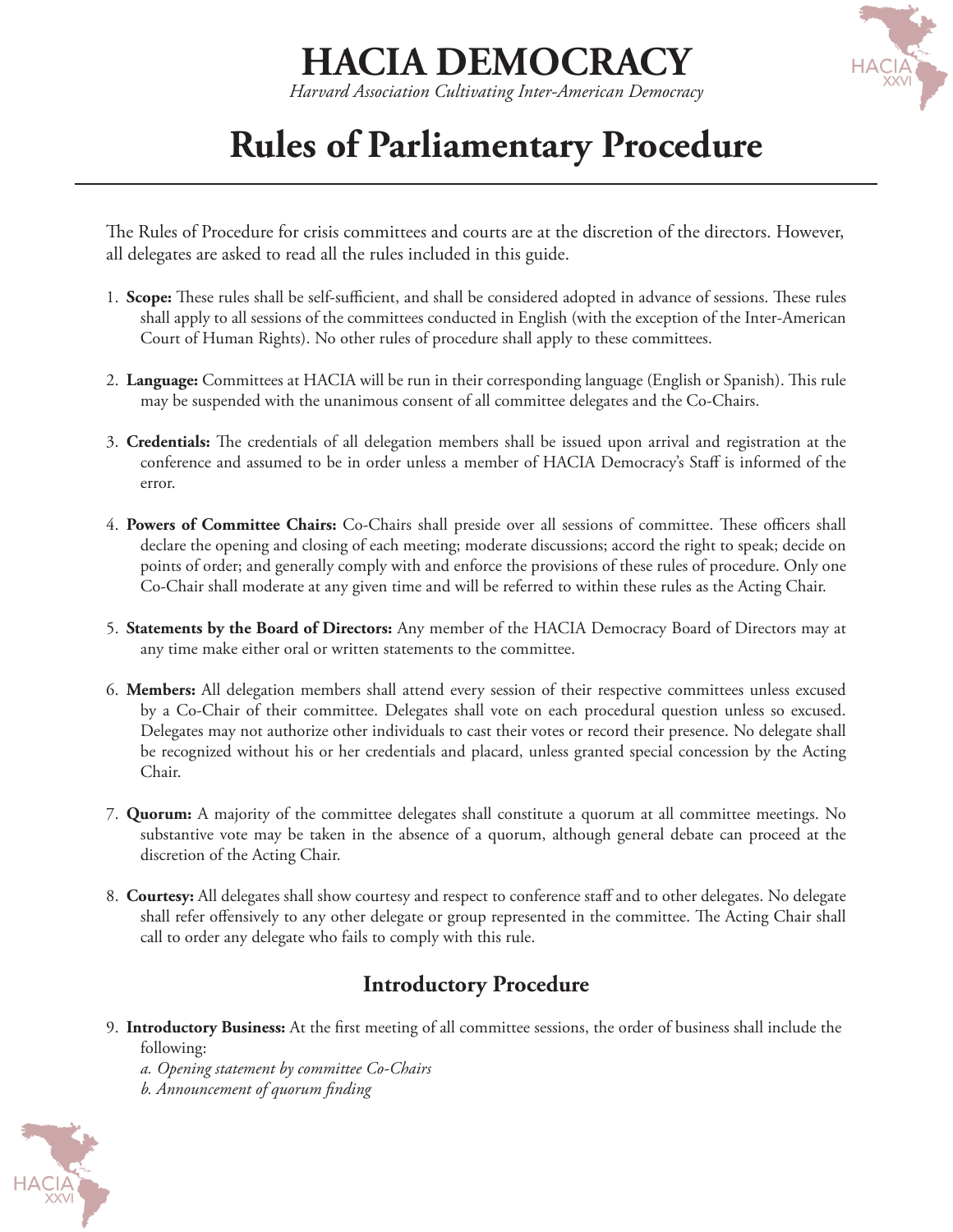

#### *c. Motion to set the agenda*

- 10. **Announcement of Quorum Finding:** Roll shall be called to establish the existence of a quorum. The Acting Chair will then announce the number of members present and voting in the total body and whether or not that number constitutes a quorum.
- 11. **Agenda:** After a quorum has been found and the committee declared open, the next order of business in the initial committee meeting shall be a motion to set the agenda. The only motion in order at this time will be a motion to set the agenda, which shall be in the following form, "I move that Topic X be placed first on the agenda." Such a motion requires a second and is debatable. A speaker's list shall be drawn up with speakers speaking for and against the motion. A motion to close debate shall be in order after the committee has heard one speaker for the motion and one against the motion. A simple majority shall be required to adopt the agenda. A motion to set the agenda to another topic is in order only after the Committee has either adopted or rejected a bill or resolution on the current topic, except if the President requests that the committee take action on an emergency situation.

#### **General Debate**

- 12. **Speakers List:** After the agenda has been determined, a speakers list shall be established for the purpose of general debate on the topic under discussion. Any delegate wishing to place his or her name on the speakers list will be so recognized by the Acting Chair at his or her discretion.
- 13. **Speeches:** No delegate may address the committee without having previously obtained the permission of the Acting Chair. Chairs may call a speaker to order if his or her remarks are not relevant to the subject under discussion.
- 14. **Time Limit on Speeches:** The Acting Chair may limit the time allotted to each speaker in general debate and on both substantive and procedural motions. If a delegate exceeds the allotted time, the Acting Chair shall call the speaker to order without delay.
- 15. **Yields of Time:** A delegate granted the right to speak on a substantive issue may yield any remaining time in one of three ways:

**a. Yield to another delegate,** *who may then rise and address the committee for the remaining time.*

**b. Yield to questions,** *whereby the Acting Chair will recognize questions from the floor. Acting Chairs may, at their discretion, call to order any delegate whose question is leading or rhetorical, and not designed to elicit information. Only the speaker's answers to questions will be deducted from their remaining time* **c. Yield to the chair,** *whereby the speaker's time is ended, and the floor is open to procedural motions or further speakers.*

Only one yield is allowed. A speaker who is yielded to may not yield at all. Yields are in order only on substantive speeches.

- 16. **Comments:** If a substantive speech involves no yields, delegates, other than the initial speaker, may make a motion to comment for no more than thirty seconds on the specific content of the speech just completed. There is a maximum of two comments allowed, regardless of the remaining time. No delegate may yield time allotted for a comment. No comments shall be in order during debate on a procedural motion.
- 17. **Motion for Testimony:** When the floor is open, the Acting Chair or any delegate may rise to ask that the

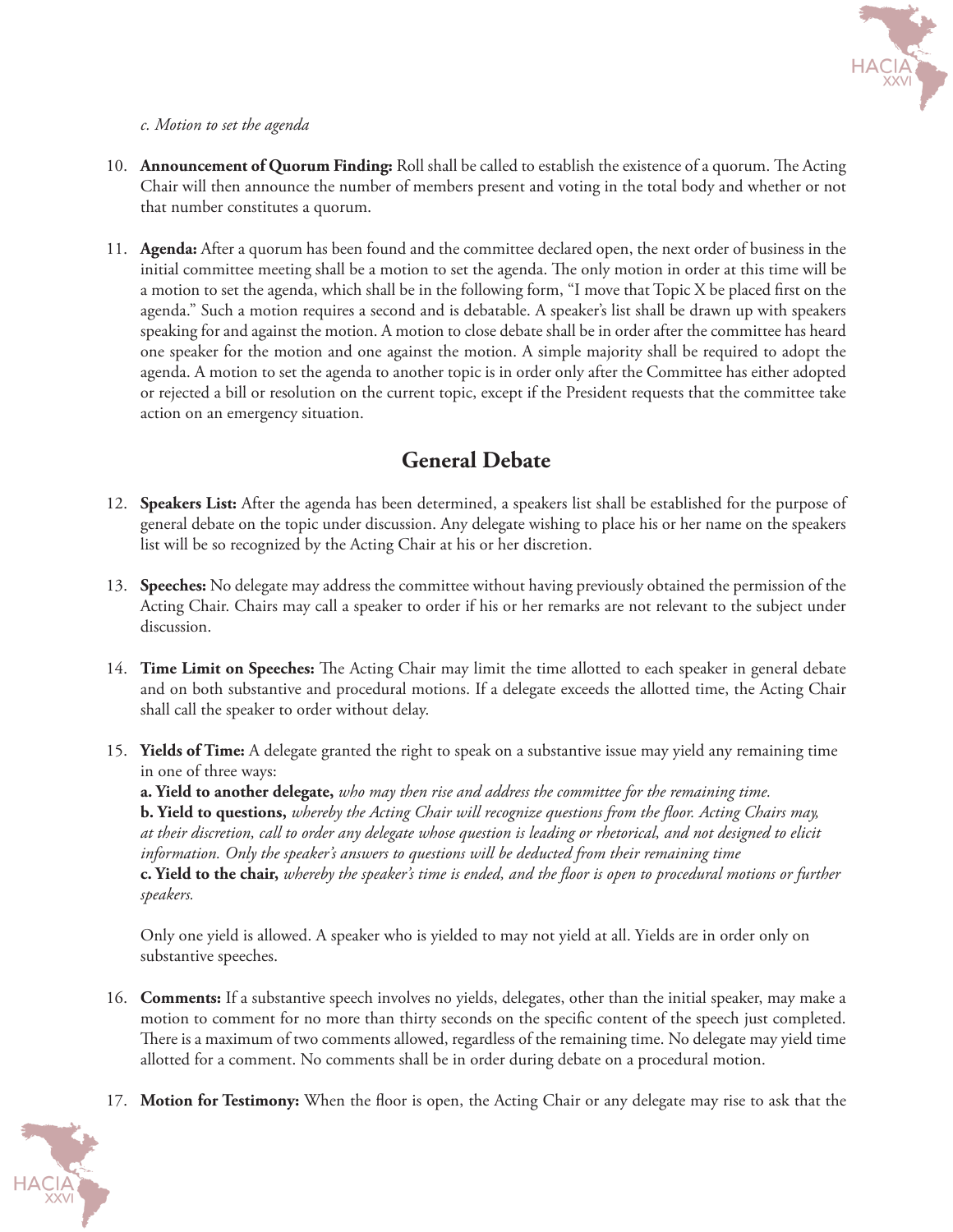

Committee hear the testimony of an expert on the issue before the committee. This expert may be a delegate from another Committee, a conference staff member, or a special observer. The motion requires a second, is not debatable, and requires the vote of a majority of the committee to pass. The Acting Chair may limit the time that an expert may testify as well as time for follow-up questions. The Acting Chair may also rule such a motion out of order at any time. Such a decision is not subject to appeal.

#### **Points and Motions**

- 18. **Point of Order:** A delegate may rise to a Point of Order if he or she feels that the rules of procedure are not being followed correctly. The Acting Chair shall decide on questions of order in accordance with these rules of procedure. The Acting Chair may rule out of order any improper or dilatory motion. While raising a point of order, a delegate may not go into the substance of the matter under discussion. Points of order may only interrupt a speaker when the speech itself is out of order.
- 19. **Point of Personal Privilege:** When necessary, a delegate may rise to a Point of Personal Privilege to request the correction of conditions impairing his or her personal comfort. Such questions shall have precedence over all others and shall be resolved by the Acting Chair. A point of personal privilege may interrupt a speaker, but should be so used with considerable discretion.
- 20. **Point of Parliamentary Inquiry:** When the floor is open, a delegate may rise under this point to ask the Acting Chair a question regarding the rules of procedure.
- 21. **Motion to Adjourn or Suspend the Meeting:** When the floor is open, a delegate may move for the suspension of the meeting, to suspend all committee functions until the next committee meeting, or the adjournment of the meeting, to adjourn all committee functions for the duration of the conference and the yearly session. Such motions are not debatable and shall be put to an immediate vote. Such motions require a majority to pass and may be ruled out of order at the discretion of the Acting Chair. Such rulings are unappealable.
- 22. **Motion to Caucus:** A motion to caucus is in order any time when the floor is open and prior to a motion to close debate. The delegate must explain the purpose of the caucus and specify a time limit not exceeding twenty minutes. The motion shall immediately be put to a vote. A majority of members present and voting is required for passage. The Acting Chair may rule this motion out of order at any time. Such a decision is not subject to appeal.
- 23. **Moderated Caucus:** In a moderated caucus, the Chair departs momentarily from the speakers' list and recognizes delegates to speak from their seats. It is particularly useful at moments of faster-paced discussion, which would be hindered by regular speakers' list expositions. A motion to a moderated caucus is made in the same way as a motion to caucus. The Chair may rule the motion out of order at any time, and his or her decision is not subject to appeal.
- 24. **Right of Reply:** If a delegate feels that another delegate has insulted his or her personal or national integrity, he or she may petition the Acting Chair for a right of reply. A right of reply must be submitted in writing to the Chair, explaining the incident. If the Chair grants the right of reply, he or she will ask the delegate who made the offensive comment to apologize. A right of reply to a right of reply is not in order. Moreover, the decision of the Chair to grant a right of reply or not is unappealable.
- 25. **Motion to Close Debate:** When the floor is open, a delegate may move to close debate on any substantive or procedural matter under discussion. The Acting Chair may recognize up to two speakers opposed to the

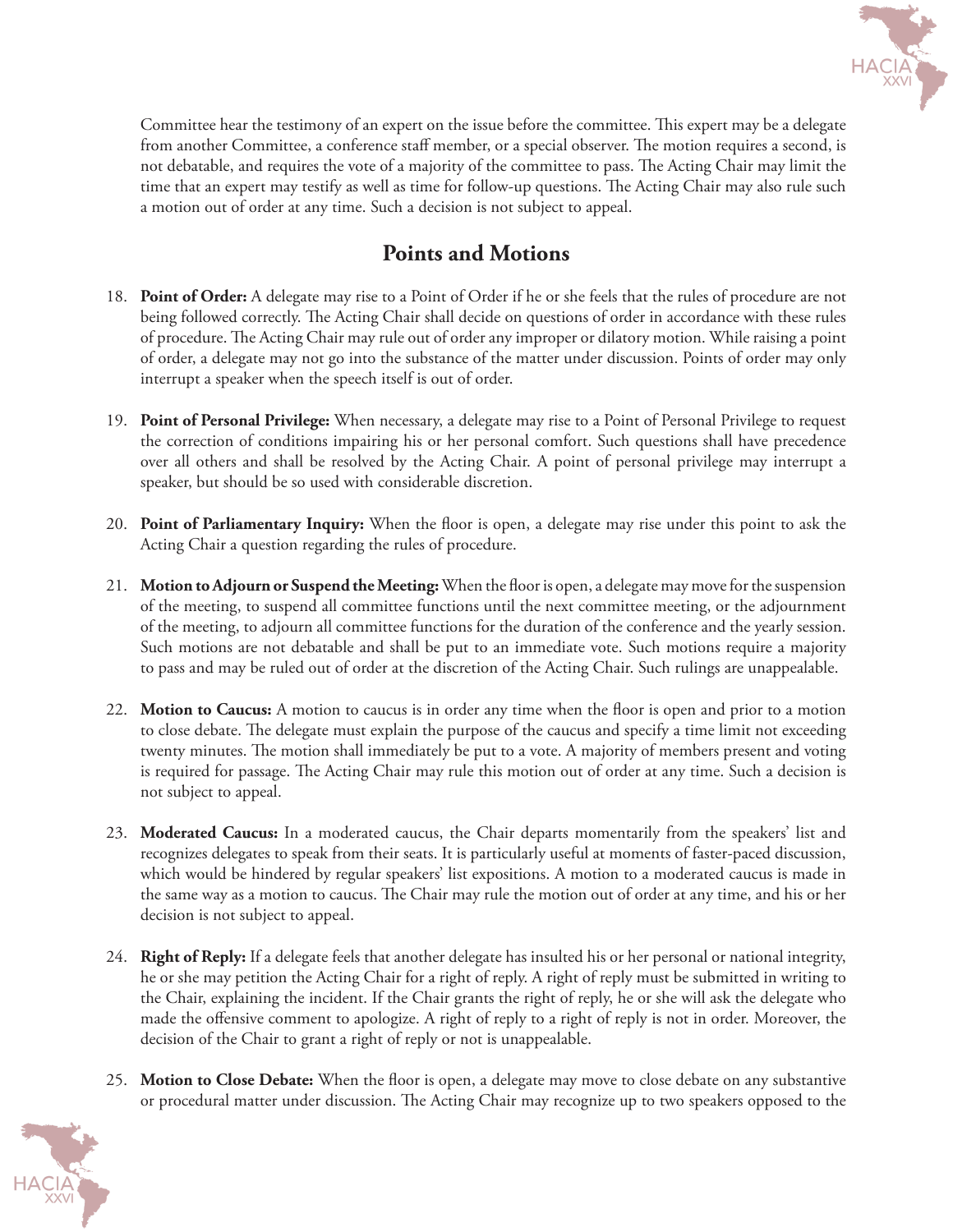

motion. No speaker in favor of the motion shall be recognized. Closure of debate requires the support of two-thirds of the members present and voting.

- 26. **Motion to Suspend Debate:** When the floor is open, a delegate may move to suspend debate on a topic, bill, or amendment currently before the committee. The motion requires a two-thirds vote to pass and shall be debatable to the extent that the Acting Chair will entertain one speech for and one against the motion. No debate or action shall be allowed on any matter on which debate has been suspended.
- 27. **Motion to Resume Debate:** A motion to resume debate on a topic, bill, or amendment on which debate has been suspended shall require a majority vote to pass and shall be debatable to the extent of one speaker for and one speaker against the motion. Passage of such a motion shall return the committee to the docket and speakers list that existed before the suspension of debate.
- 28. **Motion to Appeal:** Any decision of the Acting Chair, except for those that are explicitly stated to be unappealable, may be appealed immediately by a delegate. The Acting Chair may speak briefly in defense of the ruling. The appeal shall then be put to a vote, and the decision of the Chair shall stand unless overruled by a majority of those members present and voting. The Director's decision not to sign a bill is not appealable. A Yes vote indicates support of the Chair's ruling, whereas a No vote means support of the appeal. The Chair's ruling shall stand unless overruled by a majority of No votes.

#### **Substantive Proposals**

- 29. **Working Papers:** Delegates may propose working papers for committee consideration. Working papers are intended to aid the committee in its discussion and formulation of bills and need not be written in a specific format. Working papers require the signature of the Acting Chairs to be distributed to the committee and do not require formal introduction.
- 30. **Resolutions:** All resolutions shall require the signature of the Co-Chairs for distribution to the committee. In order to obtain the Co-Chairs' signatures, the proposed document must bear the signatures of other five members of the committee. The Acting Chair may modify the number of required signatories, and this action is not subject to appeal.
- 31. **Introduction of Resolutions:** Once a bill has been approved by the Co-Chairs, signed, and distributed to members of the committee, a delegate may move to introduce the bill to the committee. The delegate shall be recognized to speak, but only to read or summarize the operative clauses of the bill. After this summary, the Acting Chair shall call for a vote to introduce the bill. In order to pass, the motion requires the vote of a majority of the committee. A vote in favor of introducing the bill is no commitment to support it; instead, it means that the delegate agrees to discuss it on the floor. If the motion passes, the Chair will then open a speakers' list for, against, and about the resolution. As with setting the agenda, the speakers' list will include a minimum of two speakers for and two speakers against moving to vote on the bill; it is left to the discretion of the Acting Chair to allow for more speakers on either side if deemed necessary. A motion to close debate on the bill is in order after two speakers of each side have been heard. Upon the passage of such a motion, the committee will move to a direct vote on the bill.
- 32. **Competence:** A motion to question the competence of the Committee to discuss a resolution or amendment is in order only immediately after the resolution has been introduced. The motion requires a majority to pass and is debatable to the extent of one speaker for and one against.

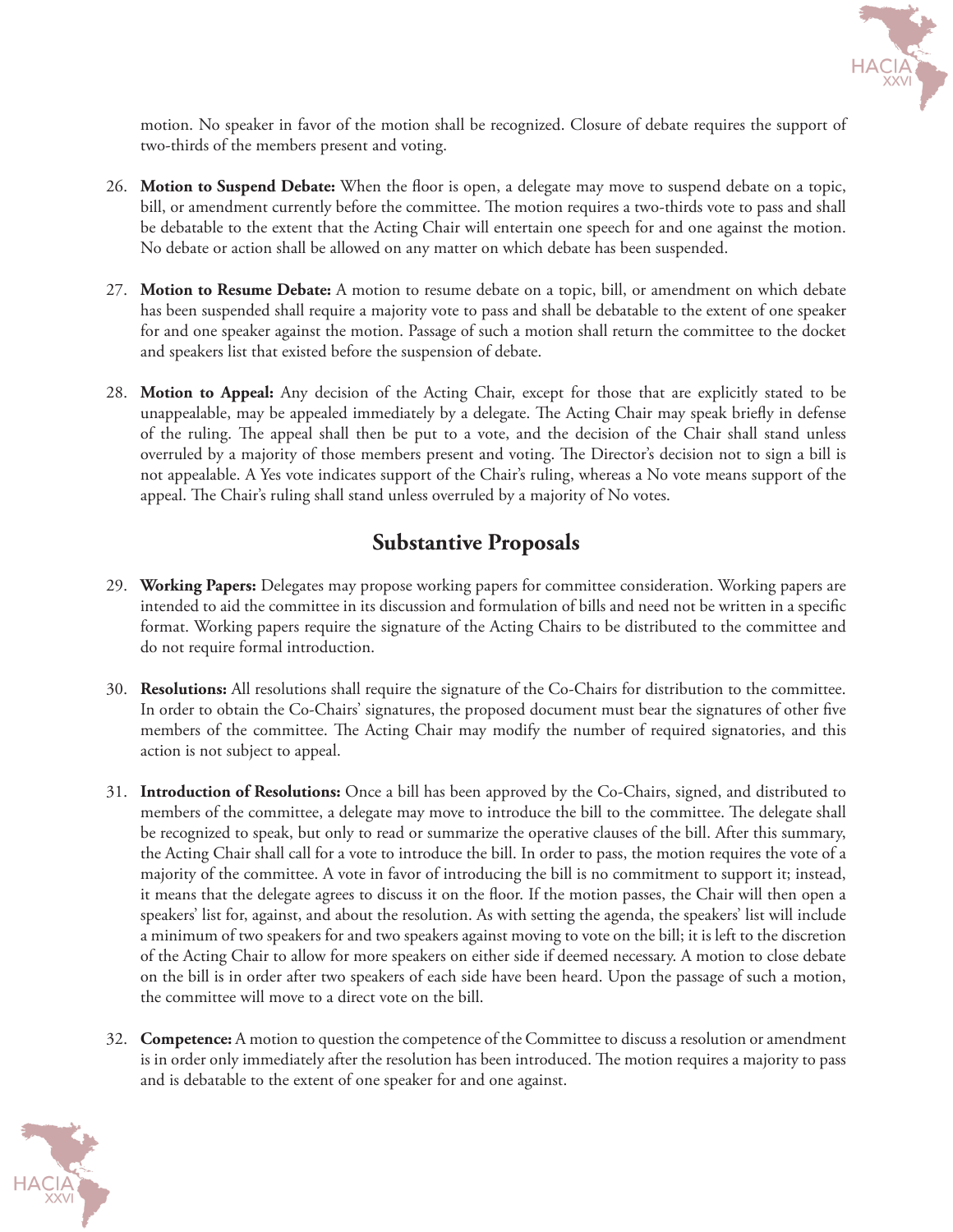

33. **Amendments:** Delegates may amend any bill which has been introduced. An amendment must have the approval of the Co-Chairs and the signatures of three members of the committee to be distributed to the committee. The Acting Chair may modify the number of required signatories, and this action is not subject to appeal. Once the amendment has been distributed, a delegate may move to introduce the amendment. After the proponent of the motion to introduce the amendment is recognized for the sole purpose of reading or summarizing the amendment, a majority vote of the committee shall be required to introduce the amendment. This motion is not debatable. After an amendment is introduced, general debate shall be suspended and a speakers list drawn up for and against the amendment. A motion to close debate shall be in order after at least one speaker has been heard both for and against the amendment. Upon the passage of such a motion, the committee will move to a direct vote on the amendment. A motion to amend an amendment is not in order. Once the committee has acted on the amendment, general debate shall resume. If an amendment is approved, it is considered an integral part of the text of the bill under consideration.

#### **Voting**

- 34. **Voting:** Each committee delegate shall have one vote. Votes shall be taken by a show of placards, except in the case of a roll call vote. A two-thirds majority will be required to pass any bill or amendment. This designation is not subject to appeal. "Members present and voting" shall be defined as members casting an affirmative or negative vote. Members who abstain from voting on substantive matters are considered as not voting for the purposes of calculating committee majorities.
- 35. **Roll Call Voting:** After debate is closed on a bill or resolution or on an amendment, any delegate may request a roll call vote. Such a motion may be made from the floor and must be seconded by one-fourth of the committee. In a roll-call vote, the Acting Chair shall call the roll in alphabetical order, starting with a country picked at random. Delegates may vote Yes, No, Abstain, or Pass. A delegate who passes during the first sequence of the roll call must vote during the second sequence. Delegates may request the right to explain their votes during either the first or second sequence. The Acting Chair shall then call for changes of votes. Delegates may not request explanations at this time. Then, all delegates who requested an explanation shall be granted the right to briefly explain their votes. The Acting Chair shall then announce the outcome of the vote. Motions for roll call votes on procedural motions are out of order. Refer to the Roll Call Voting chart in the appendix of this Staff Guide.
- 36. **Reconsideration:** A motion to reconsider is in order after a bill or amendment has been rejected, and must be made by a delegate who voted on the prevailing side of the original vote. The Acting Chair shall recognize up to two speakers opposing the motion, after which the motion to reconsider shall be put to an immediate vote. A two-thirds majority of the members present and voting is required for reconsideration.
- 37. **Precedence:** Points and motions shall be considered in the following order:
	- 1. Point of Personal Privilege
	- 2. Point of Order
	- 3. Point of Parliamentary Inquiry
	- 4. Motion to Set the Agenda
	- 5. Motion to Appeal a Decision of the Chair
	- 6. Motion to Adjourn the Meeting
	- 7. Motion to Suspend the Meeting
	- 8. Motion to Caucus
	- 9. Motion for Testimony
	- 10. Motion to Close Debate
	- 11. Motion to Suspend Debate
	- 12. Motion to Withdraw a Bill or Amendment

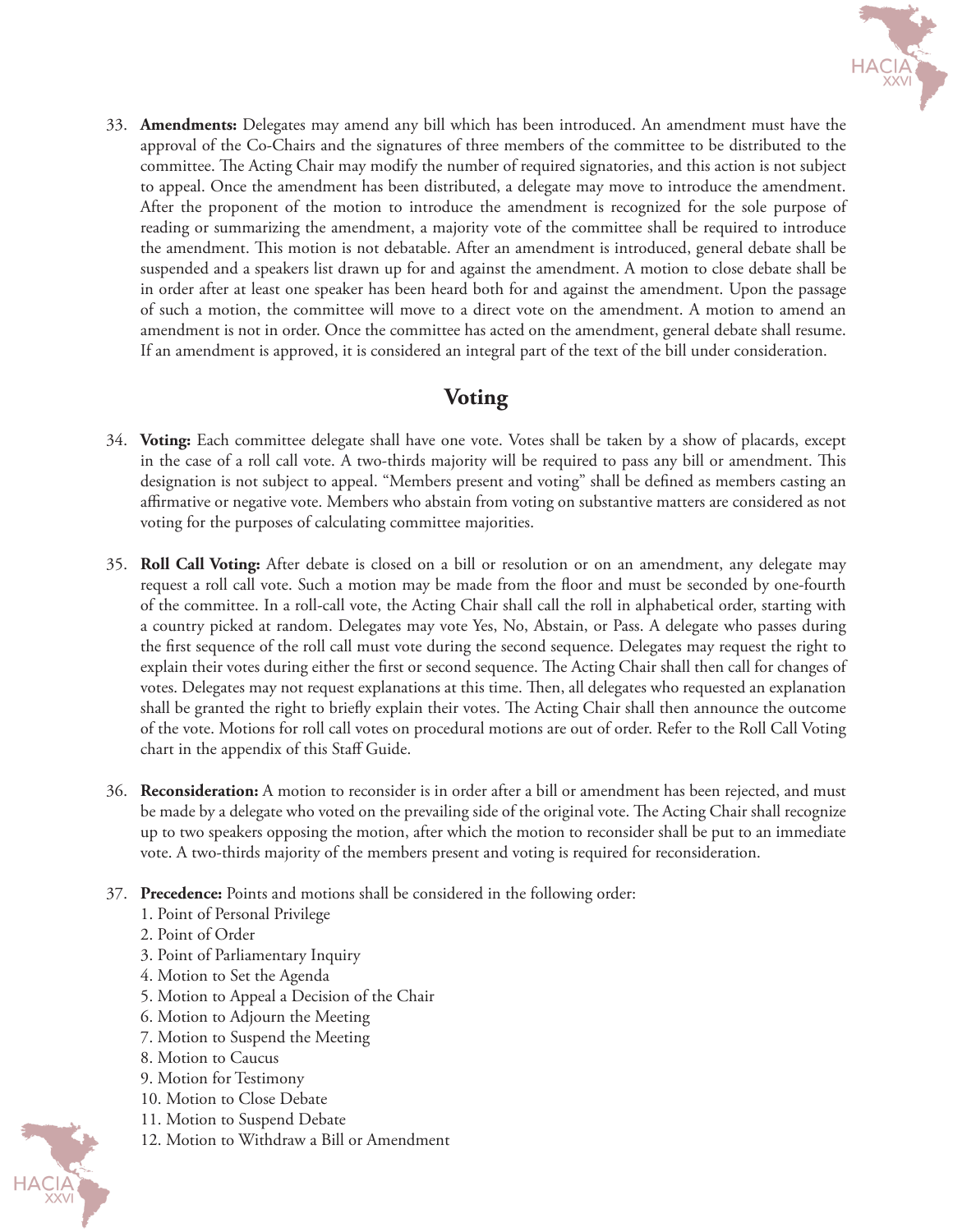

- 13. Motion to Introduce an Amendment
- 14. Motion to Introduce a Bill
- 15. Motion to Resume Debate
- 16. Motion to Reconsider Yields: May be made only after substantive speeches:
	- (1) to another delegate;
	- (2) to questions; and
	- (3) to the Chair. No delegate initially yielded to may yield. Two comments are in order after substantive speeches if no yield is made.

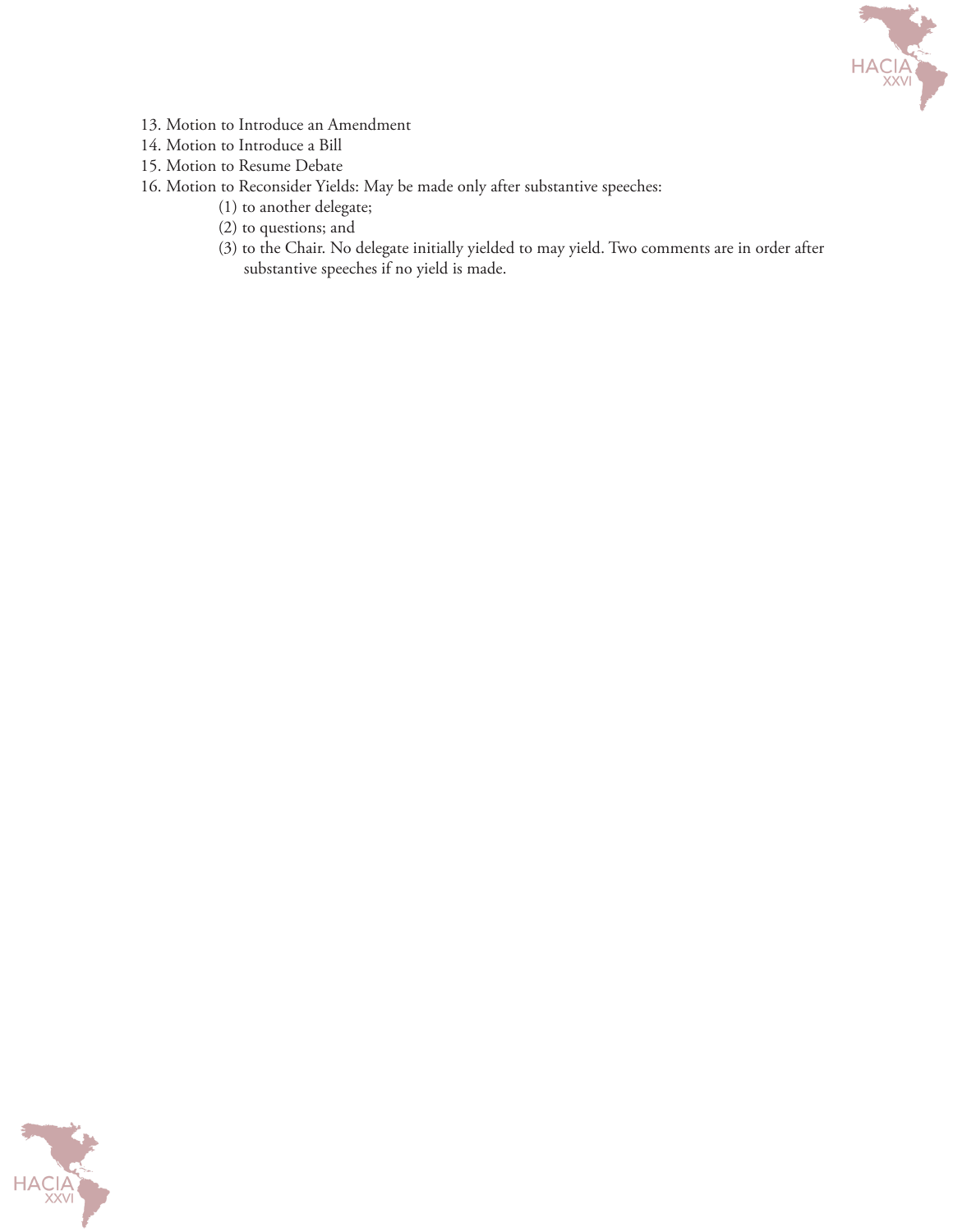# **Quick Reference Chart**



Rules are in order of descending order of precedence from top of chart to bottom.

| $\#$ | <b>Motion</b>                                                        | Debatte             | <b>Vote</b> | Second | <b>Notes</b>                                                                                                                                                                                                                                                                             |
|------|----------------------------------------------------------------------|---------------------|-------------|--------|------------------------------------------------------------------------------------------------------------------------------------------------------------------------------------------------------------------------------------------------------------------------------------------|
| 19   | Point of Personal<br>Privilege                                       |                     |             |        | May Interrupt speaker in extraordinary cases if delegate is<br>unable to participate in committee business.                                                                                                                                                                              |
| 18   | Point of Order                                                       |                     |             |        | Used if delegate thinks rules of procedure are being<br>violated. May interrupt speaker.                                                                                                                                                                                                 |
| 20   | Point of Parlimentary<br>Inquiery                                    |                     |             |        | Used to ask Co-Chair about parlimentary procedure.<br>May not interrupt speaker.                                                                                                                                                                                                         |
| 11   | Motion to Set the<br>Agenda                                          |                     | 1/2         | Yes    | Speakers' list drawn up for and against motion. Motion<br>to close debate in order only after 1+ / 1-. Motion to set<br>agenda to a second topic in order only after committee<br>has adopted or rejected bill/resolution on first issue,<br>unless President requests emergency action. |
| 21   | Motion to Appeal a<br>Decision of the Chair                          | Chair               | 1/2         |        | Co-Chair is only speaker and defends rulgin. "Yes" = Co-<br>Chair's decision overturned. "No" = upheld                                                                                                                                                                                   |
| 22   | Motion to Adjourn the<br>Meeting                                     | None                | 1/2         |        | Only in order at the end of the final committee session.                                                                                                                                                                                                                                 |
| 22   | Motion to Suspend the<br>Meeting                                     | None                | 1/2         |        | In order at the end of all sessions except final session.                                                                                                                                                                                                                                |
| 23   | Motion to Caucus                                                     | None                | 1/2         |        | Requires purpose and time limit; maximum 20 minutes.<br>Can be moderated (directed by Chair) or unmoderated<br>(free-form).                                                                                                                                                              |
| 17   | Motion for Testimony                                                 | N/A                 | 1/2         | Yes    |                                                                                                                                                                                                                                                                                          |
| 24   | Motion to Close<br>Debate                                            | $0+ / 2-$           | 2/3         |        | Must be made in reference to a particular bill,<br>resolutionresolution, constitutional plan, or amendment.<br>Once debate is closed, committee moves to immediate<br>vote on item in question.                                                                                          |
| 25   | Motion to Suuspend<br>Debate                                         | $1 + / 1 -$         | 2/3         |        | Must be made in reference to a particular topic, bill,<br>resolution, constitutional plan, or amendment.                                                                                                                                                                                 |
| 31   | Motion to Withdraw a<br><b>Bill or Amendment</b>                     | Original<br>sponsor | none        |        | Withdrawn item can be introduced at any time.                                                                                                                                                                                                                                            |
| 33   | Motion to Introduce an<br>Amendment                                  | Sponsor             | 1/2         |        | Requires signature of 3 delegates and the Co-Chairs.<br>After amendment is introduced, a new speakers' list for<br>and against the amendment is drawn up.                                                                                                                                |
| 31   | Motion to Introduce<br>a Bill, Resolution, or<br>Constitutional Plan | Sponsor             | 1/2         |        | Requires signature of 5 delegates and the Co-Chairs.<br>Delegates should not refer to bill, resolution, or<br>constitutional plan in their speeches until it is formally<br>introduced into committee.                                                                                   |
| 27   | Motion to Resume<br>Debate                                           | $1+ / 1-$           | 1/2         |        | Undoes a Motion to Suspend Debate                                                                                                                                                                                                                                                        |
| 37   | Motion to Reconsider                                                 | $0+ / 2-$           | 2/3         |        | Must be made by delegate on prevailing side of original<br>vote.                                                                                                                                                                                                                         |



**Yields:** May be made only after substantive speeches (1) to another delegate; (2) to questions; and (3) to the Chair. No delegate initially yielded to may yield. Two comments are in order after substantive speeches if no yield is made.

**Roll Call Vote:** Second from 1/4 committee. 1st round: yes (with/without privileges), no (with/without privileges), abstain, or pass. 2nd round: those who passed must vote, no passes, requests for privileges granted. 3rd round: final vote changes allowed, no privileges. Time for speaking privileges follows the end of the vote.